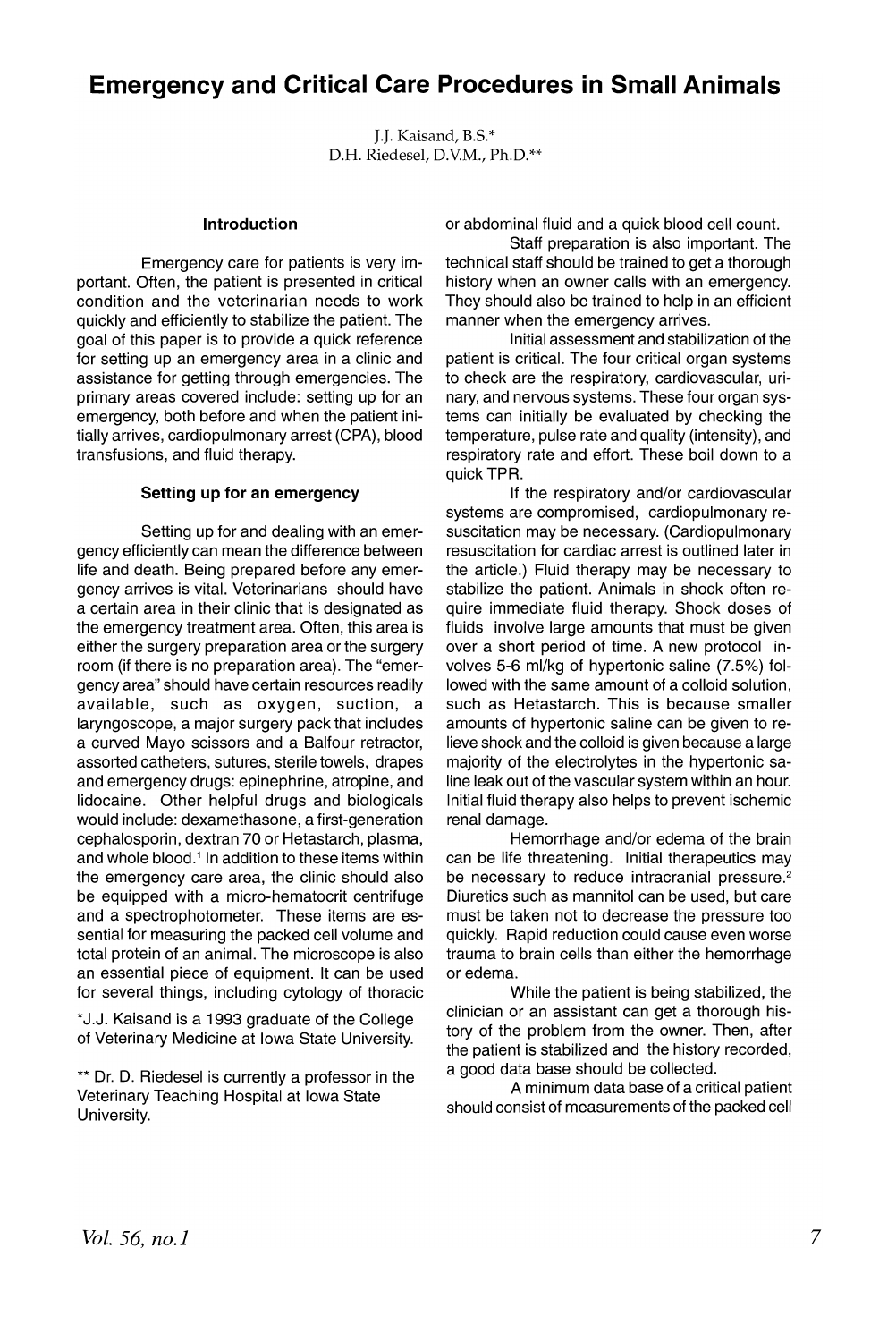volume (PCV), total solids or a total protein, glucose, blood urea nitrogen (BUN), sodium, potassium, and urinalysis. The pH status of the animal should also be determined by performing a blood gas analysis and measuring the pH of the urine.

Next, implement some sort of fluid therapy (as discussed later in the paper) and start further diagnostic procedures to determine the underlying problems.

#### **Cardiopulmonary arrest**

Cardiopulmonary arrest (CPA), other than that induced by anesthesia, often carries a guarded to poor prognosis in veterinary medicine. The aim of this brief review of cardiopulmonary resuscitation (CPR) is to make the reader aware of how to perform CPR in a simple manner. Cardiopulmonary resuscitation begins with the ABC's-airway, breathing, and circulation.

First make sure the airway is patent. This is done by clearing the mouth of anything foreign, such as vomitus. The trachea should then be checked for any foreign bodies. If there are any foreign objects in the trachea, subdiaphragmatic thrusts can be performed in a manner similar to the Heimlich maneuver in humans to remove them. $3$  Now the animal can be intubated.

After intubation, breathing is initiated. Ventilations can be given via an ambu bag that is attached to  $100\%$  oxygen.<sup>3</sup> Ventilation should be given after each fifth chest compression and the chest should be compressed at least 80 times/ minute.<sup>4</sup> Chest compressions complete the third step of circulation. Fluids may also be given at this time to improve circulation.

After the ABC's have been completed, the EKG should be evaluated if a heartbeat has not returned. There are three main electrocardiographic findings that represent common syndromes in patients with CPA. They are ventricular asystole, ventricular fibrillation, and electromechanical disassociation.<sup>3</sup> Ventricular asystole is characterized by a flatline, which means the heart is at a standstill. The treatment for this is epinephrine. Table 1 gives some dosages of drugs and counter shock that are useful in CPR. Ventricular fibrillation can be defined as the disorderly depolarization of the ventricular myocardium.<sup>3</sup> Electrical defibrillation is the treatment of choice. Electromechanical dissociation (EMD) is a term used to describe the generation of organized electrical depolarizations of the heart without concurrent mechanical (pumping) activity.<sup>5</sup> The QRS wave can usually be recognized, but is often wide and bizarre. The treatment for EMD is epinephrine.

Post-CPR treatment includes appropriate fluid therapy, monitoring for post-CPR seizures, and appropriate diagnosis and treatment of the underlying problem.

## **Blood transfusions**

Critically ill patients often need some type of fluid replacement. The type of fluid replacement can vary from whole blood to lactated Ringers Solution. Whole blood can even be administered as various components--packed red cells, platelets, and plasma derivatives. This section will focus on only whole blood transfusions.

It is not advisable to give whole blood transfusions to every critically ill patient that comes into a clinic. Patients should be evaluated for the type of fluid that needs to be replaced. The condition of the patient and type of fluid loss will dictate this.

## **Indications**

A major guideline in blood transfusions is anemia. Anemia is usually the result of red blood cell destruction (hemolysis) or hemorrhage. Therefore, the hematocrit is often used as a guideline for transfusions. This should not, however, be the only criterion. The clinical status of the patient is the best guideline for determining when to transfuse.<sup>6,7</sup> Indications for red blood cell transfusion in anemic patients include: prolonged capillary refill time, tachycardia and tachypnea at rest, and exercise intolerance.<sup>8</sup> Animals with these signs have most likely experienced a sudden drop in hematocrit. An example would be a trauma that has caused an acute episode of blood loss. An animal not showing these signs, but with a decreased hematocrit, is most likely suffering from an ongoing blood loss or some type of in vivo hemolysis (e.g. blood sucking parasites and auto-immune hemolytic anemia, respectively).

Dogs and cats suffering from acute blood loss and showing clinical signs should be transfused at hematocrits of <20% and <15%, respectively.9 In situations that are chronic in nature with no clinical signs, dogs and cats should be transfused with hematocrits of  $<$ 15% and  $<$ 10% respectively.<sup>9</sup>

After a blood transfusion has been deemed necessary, there are some logistics to be worked out, relating to blood type, cross matching, blood sources, collection and storage of the blood, administration of the blood, and reactions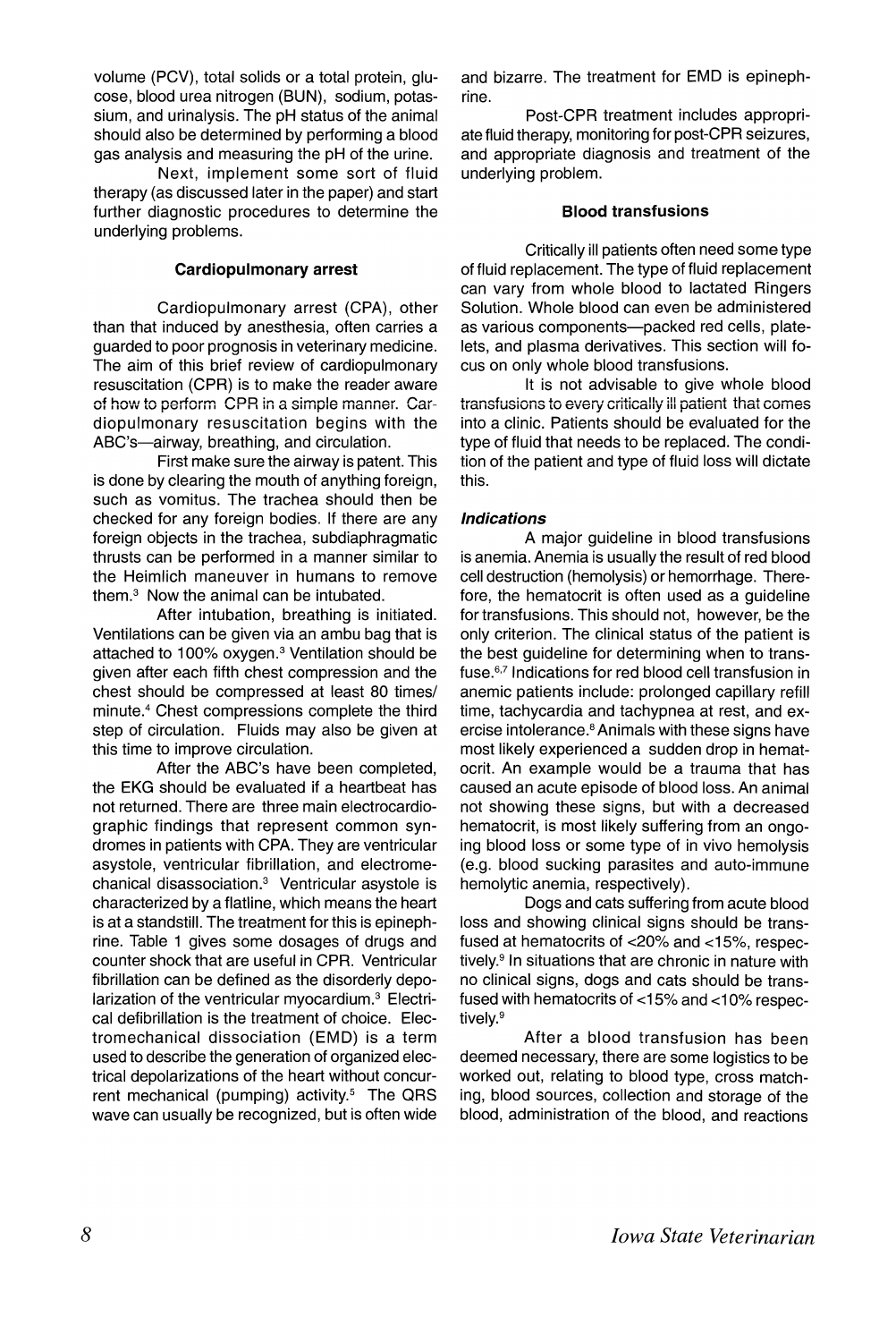that could occur with the transfusion.

### **Cross-matching**

Dogs have 13 blood types known as Dog Erythrocyte Antigens (DEA)  $1.1(A_1)$ , DEA  $1.2(A_2)$ , and DEA 3 through 13. The most important blood types clinically are DEA 1.1(A<sub>1</sub>) and 1.2 (A<sub>2</sub>), but DEA 7 (Tr) is also considered important. $9$  Therefore, animals negative for DEA 1.1, DEA 1.2, and DEA 7 are considered universal donors. Dogs that have never been pregnant or undergone a previous transfusion can usually be given incompatible red blood cells. The reason for this is that most dogs do not have preformed antibodies against canine blood group antigens.<sup>10, 11,12</sup>

Cats have 3 blood types. They are types A, B, and AB.13 Cats are not routinely typed since 90% of the American domestic shorthairs in the United States are Type A.<sup>8</sup> It is advisable to blood type exotic purebred cats, though, because they have a higher incidence of blood type B. Also, blood type B cats generally have naturally occurring antibodies against the A antigen. Acute transfusion reactions can occur when type A blood is transfused into type B recipients.8 Type A cats generally do not have antibodies against the B antigen and can be given type B blood without acute reactions. The survival of these transfused cells is reduced, however.<sup>14</sup> There is no universal donor in cats.

Cross-matching is not the same as blood typing. A blood cross-match test detects the serologic compatibility (or incompatibility) between the anemic recipient and the potential donor.<sup>9</sup> A major cross-match tests for antibodies in the recipient's plasma/serum against the donors cells. A minor cross-match does the opposite. Cross-matching is done to decrease the risk of hemolytic (immediate or delayed) transfusion reactions in previously sensitized patients, patients with naturally occurring isoantibody (especially cats, since some purebreds have a high incidence of type B), and neonatal isoerythrolysis.15

Reactions still can occur even if a crossmatch test is done. The reason for this is that the cross-match does not check for white blood cell or platelet antigens. These two items are often the main source of many immediate transfusion reactions.<sup>15</sup>

The source of blood varies among clinics. This depends on the size of the clinic and how many transfusions they do on a regular basis. A practice may elect to have a clinic dog or cat that is a donor. Other clinics may either use their own pets or have a standing agreement with a client to use their dog or cat. In any situation, there are some guidelines and suggestions that should be followed. <sup>15</sup>

Dogs can safely donate 20 mUkg of blood every two weeks. Cats that weigh 6-7 kg can give 50 mL every two weeks safely.<sup>13</sup> Some donor cats may show signs of hypovolemia and require fluid replacement. These cats should be given 100 mL of lactated Ringer's solution intravenously.13

Blood is most often collected 'from the jugular vein due to ease of accessibility. The femoral artery can be used in dogs, but requires heavy sedation. Dogs and cats are generally sedated to facilitate the ease of harvesting the blood. A combination of xylazine, butorphanol, and glycopyrrolate is used in dogs at Iowa State University. Cats can be tranquilized with ketamine and diazepam. After the dog or cat is sedated, the area over the jugular is clipped and a surgical scrub performed. The blood is then drawn via venipuncture. In dogs, 450 mL of blood is usually collected by gravity into a bag that contains 63 mL of citrate-phosphate-dextrose-adenine(CPD-A). The CPD-A is the anti-coagulant and nutrient solution.<sup>8</sup> Blood is usually drawn from cats via a 19 gauge-butterfly catheter into a syringe. The syringe is preloaded with CPD-A at a ratio of 1 mL CPD-A per 7 mL of blood. <sup>16</sup> Two small syringes are preferred over one large syringe since they are less likely to collapse the vein.

Whole blood mixed with CPD-A may be stored for up to 4 weeks if it is refrigerated at 1 to 6°C. It must be remembered, though, that if a whole blood transfusion is to supply platelets or clotting factors, it must be administered within six hours of collection and that platelets are inactivated with refrigeration. Prior to administration, the blood should be filtered to remove clots and debris and warmed if it is not already warm.

## **Administration Rate**

The rate of transfusion depends on two factors: hydration status and cardiac function of the patient. If an animal is normovolemic with a normal heart, the rate is 5 mL/kg/hr. Animals that are dehydrated can be transfused at higher rates (15 mUkg/hr), while animals with cardiac failure should not exceed 1 mL/kg/hr. Cats that do not have heart failure tolerate rapid and intermittent transfusions from a syringe over 30 minutes to one hour.16 A rough estimate of the transfusion's effect can be made based on the knowledge that 22 *mU* kg of whole blood will increase the PCV by 10%. $^{\rm 13}$ A formula <sup>11</sup> used to calculate the posttransfusion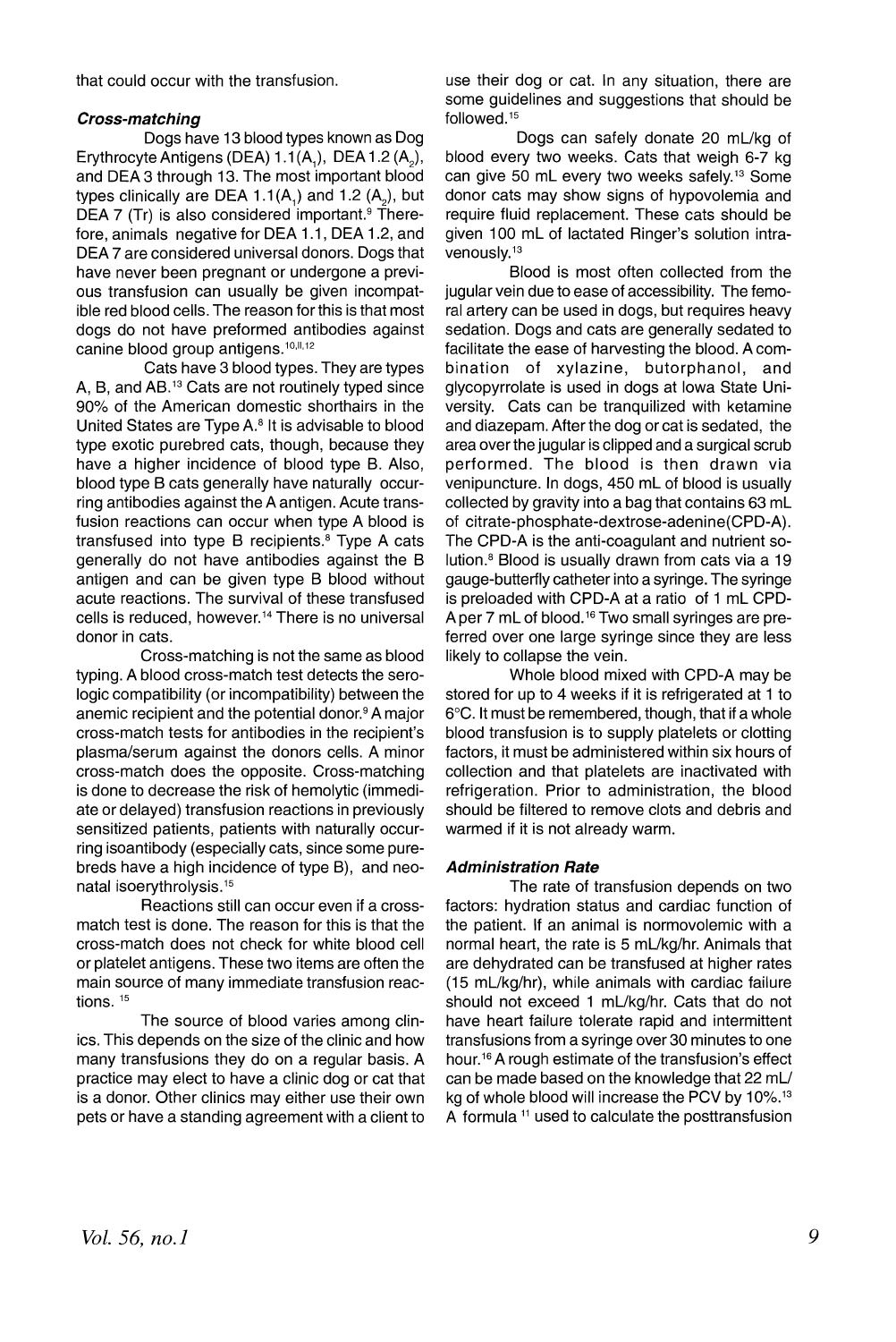increase in PCV can be found in Figure 1. The best and most accurate thing to do is measure the PCV and TP after the transfusion has been completed.

Common transfusion reactions are fever, vomiting, and hemolysis. Often if the only reaction is a fever, the transfusion can be continued and antipyretics can be given. If vomiting occurs, the transfusions can be slowed down. If this does not stop the vomiting, the transfusion should be stopped. If hemolysis occurs, the transfusion should be stopped immediately.

## Fluid therapy

Blood transfusions are an important part of fluid therapy, but often they are not indicated and there are cheaper and easier ways to provide fluid therapy. Examples of this would be to buy commercially available fluid solutions. The choice of solutions is varied and leads to several questions.<sup>17</sup>

- 1. Is fluid therapy indicated?
- 2. What type of fluid should be given?
- 3. By what route should the fluid be given?
- 4. How rapidly should the fluid be given?
- 5. How much fluid should be given?
- 6. When should fluid therapy be discontinued?

These questions will be reviewed individually.

## Indications

Indications for fluid therapy vary. Emergency patients are often in shock and fluid therapy is very critical in these patients. Animals may also present with vomiting or diarrhea and be dehydrated.

## Fluid Choice

Once it has been decided that the animal needs fluids, the next step is to decide on what fluid to give. Fluids can be put into three general categories. The first category includes the fluids that deliver free water. An example of this is 5% dextrose. The second category is the crystalloids. Crystalloids are solutions that contain electrolytes and non-electrolyte solutes that are capable of entering all body fluid compartments. Examples of these fluids are 0.9% saline and lactated Ringer's solution. The third category is the colloids. These are solutions of large molecular weight substances that are restricted to the plasma compartment of the blood. Examples of these solutions are plasma itself, dextran, and hydroxyethyl starch

(hetastarch). The choice of the fluid is generally guided by the condition of the animal and what type of fluid is being lost. Table 2 describes some types of fluid loss and also some possible fluid replacements. Electrolyte panels are also helpful in determining what fluid replacement to use. It is best to try and match the electrolytes lost with the abnormality of the animal. Not all fluid replacements will exactly meet the needs of the patient.

A common electrolyte pair added to fluids is KCI. Potassium can be added to fluids to achieve a normal serum level. It is important to remember that  $K^+$  should not be given IV at rates higher than 0.5 mEq/kg/hr. Rates greater than this can cause adverse cardiac effects.

Another major electrolyte that often needs to be adjusted is sodium. In situations where there is hyponatremia, it is best to use solutions rich in Na+, such as 0.9% sodium chloride. Hypernatremia may also be a problem and require fluids that are low in Na<sup>+</sup> such as 5% dextrose in water or 0.45% sodium chloride with 2.5% dextrose.

Metabolic acidosis and respiratory acidosis are probably the most common acid-base disturbances in small animals. <sup>18</sup> Metabolic or respiratory alkalosis situations do not occur very often. Performing blood gases is an important step in determining these situations. Urine pH measurements can also be very helpful.

Anions such as lactate, acetate, and gluconate, are added to crystalloid solutions as a source of base because their oxidative metabolism in the body vields bicarbonate.<sup>17</sup> Bicarbonate can also be added to fluid solutions to act as a basic buffer and may be preferred in some instances because it does not require any metabolism in the body to be effective. Bicarbonate deficiency can be calculated as follows:

Bicarbonate deficit (mEq) = Body weight (kg) x .3 x Base deficit (mEq/Liter)

Often animals will correct their own acid-base imbalance if the underlying problem is corrected.

#### Route

After the type of fluid has been chosen, the route of administration must be decided. Some of the choices are intravenous, subcutaneous, oral, intraperitoneal, and intraosseous (intramedullary). The choice of the route may sometimes be dictated by the physical status of the animal, the clinical disorder, and the duration and severity of the disorder.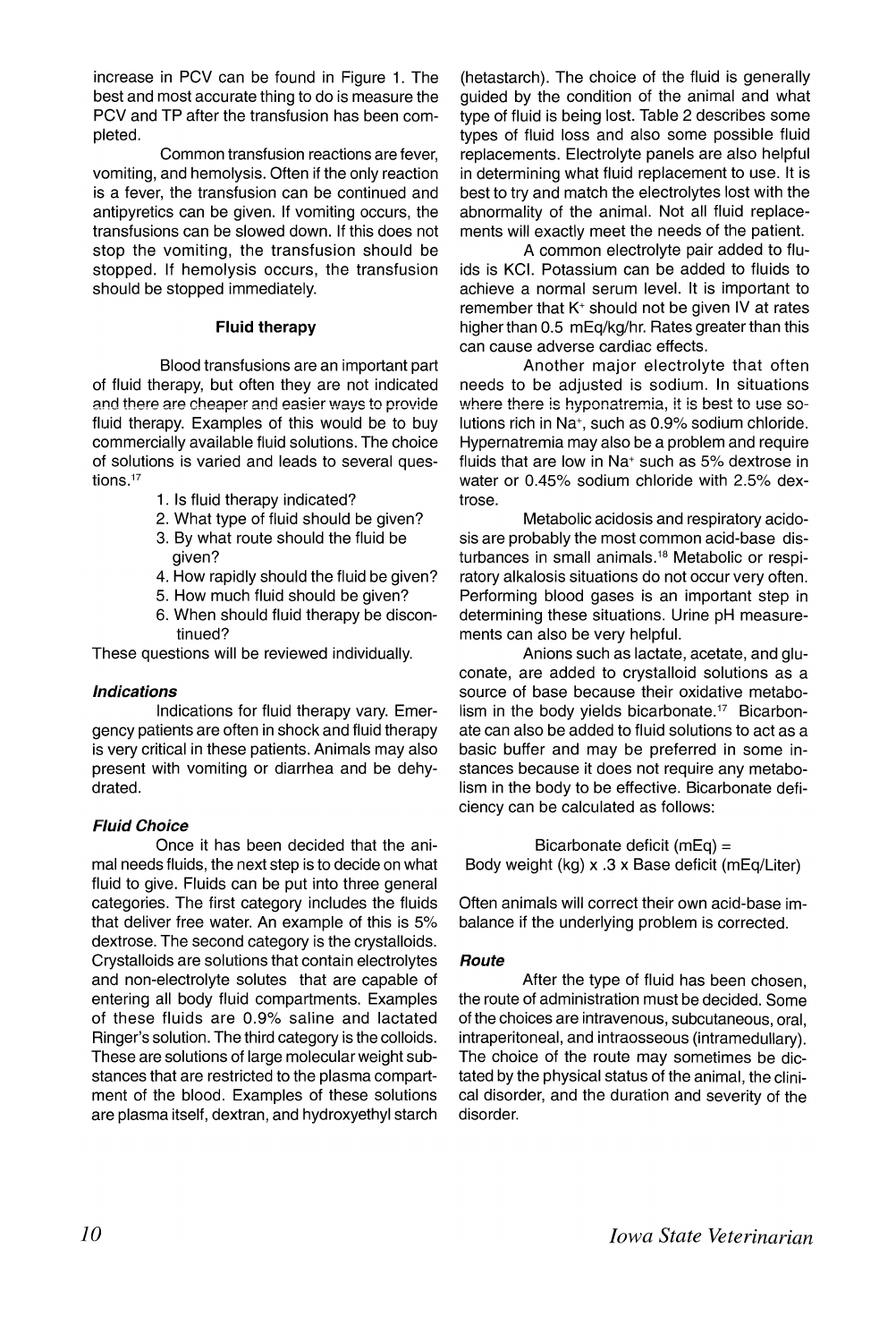The intravenous route is usually the best choice because this route delivers 100% of the fluid to the cardiovascular system. This allows for both the correct dosage to be administered and for rapid dispersion of water and electrolytes throughout the body. Another advantage to the IV route is that large volumes can be given rapidly in larger veins. This is often very important in animals that are in shock or have lost a lot of blood rapidly. The jugular vein is the largest and allows for large volumes to be given rapidly. The cephalic is also commonly used, as well as, the lateral saphenous and femoral veins. The choice of the vein may be dictated by the clinical problem. For example, the lateral saphenous would probably not be a good choice in a dog with a gastric dilatation volvulus. The posterior vena cava could be occluded by the enlarged stomach and reduce blood flow from the caudal half of the body, thereby limiting the amounts of fluids that could be given via the lateral saphenous.

Disadvantages of the intravenous route are that the animal needs to have 24 hour supervision, the catheters need to be placed as sterily as possible, and the catheters need to be replaced every 72 hours.<sup>17</sup>

The subcutaneous route can be used when animals only need maintenance levels of fluids. Large amounts of fluid can be spread over a large area of the back. There is a very low risk of volume overload with this route. The problems with this route are that it cannot be used in animals with severe hypovolemia, animals that are vasoconstricted peripherally, and only isotonic solutions can be given.

Fluids given orally are the easiest to give. Fluids of different tonicities can be given this way and fluids can be administered rapidly without any major problems. It is ideal to get animals to switch from IV to oral fluids. One problem with oral fluids is that animals with extensive losses cannot get enough orally to make up the difference. Oral fluids also do not help animals that are vomiting or have diarrhea.

Intraperitoneal administration has the advantage of giving large amounts at once. Problems with this method include use of only isotonic fluid and increased risk of peritonitis.

The last choice is the intraosseous or intramedullary route, in which fluids are administered into the medullary cavity of a large bone. This route is ideal in young animals with veins that are very small and in animals that are very dehydrated and have veins that have collapsed. Sites that can be used are the tibial tuberosity, the trochanteric fossa of the femur, the wing of the ileum, and the greater tubercle of the humerus. The major disadvantage of this route is osteomyelitis.

### **Fluid Rate**

The fluid rate is the next step. The rate is usually dependent on the status of the animal. If animals are severely dehydrated and have ongoing losses such as vomiting or diarrhea, fluids need to be given rapidly. If animals are only slightly dehydrated and have minor ongoing losses, slower fluid rates are appropriate.

The first step in determining the rate is to calculate the existing deficit. This can be done by estimating how dehydrated the animal is. The percent dehydration is then multiplied by the weight in kilograms and 1000 mL/kg. This gives the amount of fluid lost due to dehydration. The next step is to calculate the maintenance requirement of the animal. A rule of thumb is that animals require 40-60 mUkg/day for maintenance. Smaller animals require 60 mUkg/day and larger animals require 40 mUkg/day. The last thing to figure is any contemporary loss the animal is undergoing. Examples of this would be 200 mL of fluid lost in one day due to diarrhea. The total of these three categories gives you the 24 hour fluid requirement of this animal. This can then be divided up over 24 hours or the dehydration deficit can be made up in the first 4 to 8 hours of treatment followed by maintenance and ongoing loss replacement.<sup>17</sup>

The final considerations: the amount of fluid to give and for how long, are interrelated. The goal of fluid therapy is to rehydrate the animal, allow the animal to remain hydrated, and get the animal over the cause of dehydration. An example would be to rehydrate an animal, treat, and resolve the diarrhea. The animal would then be able to take fluids orally and maintain a normal hydration status. Therefore, the amount of fluid given is dictated by how dehydrated the animal is and how long the animal has had the underlying problem. The time to stop Huids is determined when the animal overcomes the underlying problem and is able to maintain hydration on its own. This is often a judgement call on the clinician's part.

There are some things to keep in mind during fluid replacement. The main one is overhydration of the animal. It is advisable to weigh animals daily that are on fluids to monitor any large gains or losses in weight. Urine output is another good parameter to watch. Normal urine output is 1 to 2 mUkg/day. Packed cell volumes and total protein levels should be checked at least once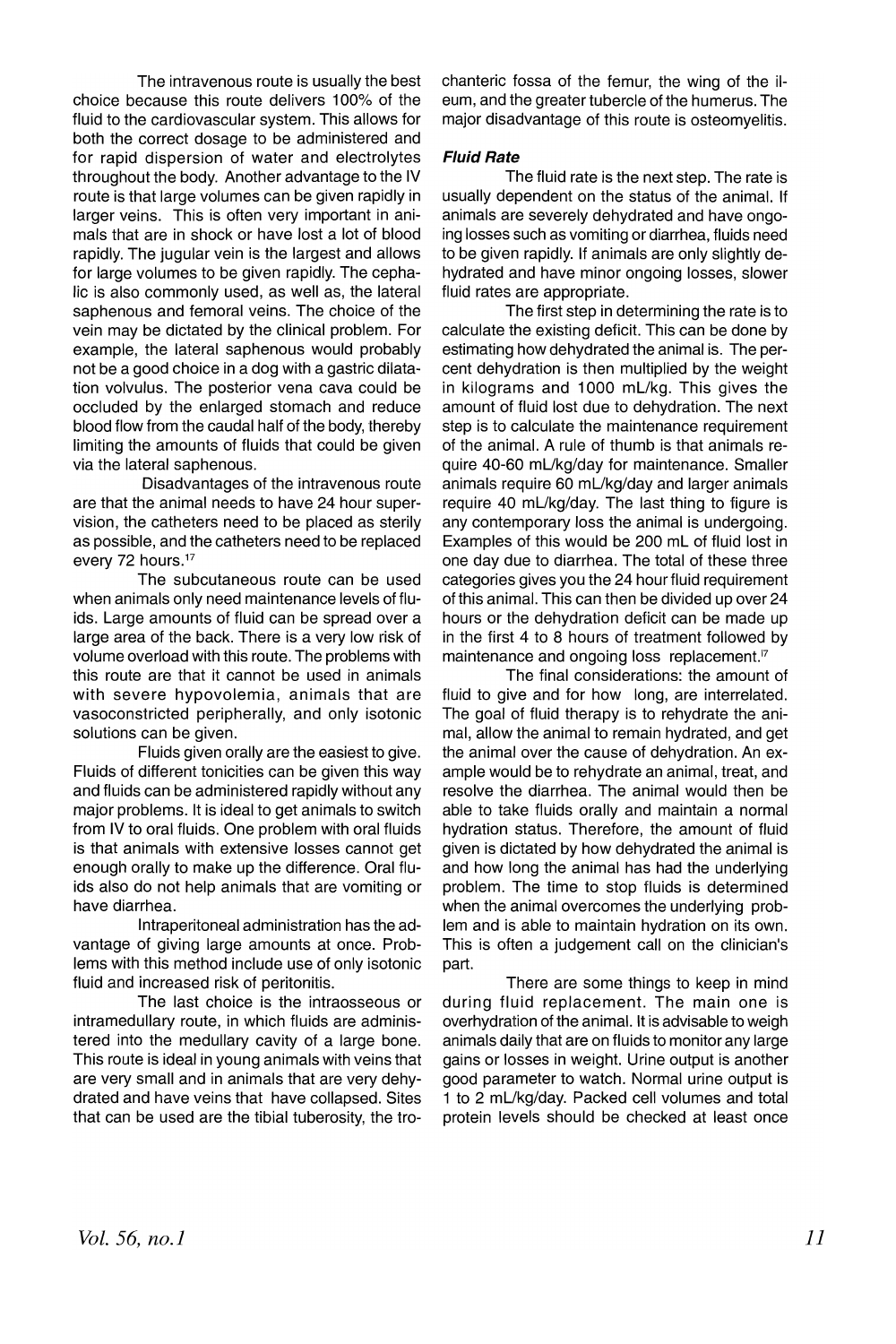daily. Some clinical signs that might indicate overhydration are serous nasal discharge, chemosis, restlessness, shivering, tachycardia, cough, tachypnea, dyspnea, pulmonary crackles and edema, ascites, polyuria, exophthalmus, diarrhea, and vomiting.<sup>19</sup> If it looks like overhydration is occurring, fluid rates should be adjusted accordingly or stopped.

### **Conclusion**

Management of emergencies and critically ill patients can be difficult and frustrating. However, if certain routines and protocols are followed, clinicians can successfully work their way through these difficult situations. In the end, owners will be much happier and clinicians less stressed.

#### **References**

1. Crowe DT. Triage and trauma management. In: Murtaugh RJ, Kaplan PM, eds. Veterinary Emergency and Critical Care Medicine. 1st ed. St. Louis: Mosby Year Book, Inc., 1992; 77-121.

2. Kirby R. Critical care the overview. In: Kirby R, Stamp GL, eds. Veterinary Clinics of North America. 19, (6). Philadelphia: W.B. Saunders Co., 1989; 1007- 1019.

3. Moses BL. Cardiopulmonary resuscitation. In: .Murtaugh RJ, Kaplan PM, eds. Veterinary Emergencyand Critical Care Medicine. 1st ed. St. Louis: Mosby Year Book, Inc., 1992; 508-525.

4. Robello CD, Crowe DT. Cardiopulmonary resuscitation: current recommendations. In: Kirby R, Stamp GL, eds. Veterinary Clinics of North America. Vol 19, (6). Philadelphia: W.B. Saunders Co., 1989;1127-1149.

5. Bocka JJ, Overton DT, Hauser A, Oak R. Electromechanical dissociation in human beings: an echocardiographic evaluation. Ann Emer Med 1988; 17: 450-452.

6. Consensus development conference. Perioperative red cell transfusion. Transfusion Med Rev 1989; 111: 63-68.

7. Sacher RA, Luban NLC, Srauss RG. Current practice and guidelines for the transfusion of cellular blood components in the newborn. Transfusion Med Rev 1989; 111: 39-54.

8. Brooks M. Transfusion Medicine. In: Murtaugh RJ, Kaplan PM, eds. Veterinary Emergency and Critical Care Medicine. 1st ed. St. Louis: Mosby-Year Book, Inc., 1992; 536-546.

9. Giger U. Pretransfusion testing. In: Third International Veterinary Emergency and Critical Care Symposium. San Antonio: 1992; 493-497.

10. Tangner CH. Transfusion therapy for the dog and cat. Compend Contin Educ Pract Vet 1982; 4: 521-527.

11. Turnwald GH, Pichler ME. Blood transfusion in dogs and cats. Part II. Administration, adverse effects and component therapy. Comp Cont Ed 1985: 7: 115-126.

12. Dodds WJ, Bull RW. Canine blood groups and blood banking. Pure Bred DogsAm Ken Gaz 1979; 68-70.

13. Authement JM. Blood transfusion therapy. In: DiBartola SP, ed. Fluid Therapy in Small Animal Practice. 1st ed. Philadelphia: W.B. Saunders Co., 1992; 37: 1383.

14. Auer LA, Bell K. Feline blood transfusion reactions. In Kirk RW, ed. Current Veterinary Therapy IX. Philadelphia: W.B. Saunders Co., 1986: 515- 521 .

15. Kristensen AT, Giger U, Feldman BF. Emergency hematology practicum transfusion medicine session. In: Third International Veterinary Emergency and Critical Care Symposium. San Antonio: 1992; 505-510.

16. Giger U. Transfusion therapy. In: Third International Veterinary Emergency and Critical Care Symposium. San Antonio: 1992; 499-50.

17. DiBartola SP. Introduction to fluid therapy. In: DiBartola SP, ed. Fluid Therapy in Small Animal Practice. 1st ed. Philadelphia: W.B. Saunders Co., 1992; 321- 340.

18. Miller MW, Schertel ER, DiBartola SP. Conventional and hypertonic fluid therapy: concepts and applications. In: Murtaugh RJ, Kaplan PM, eds. Veterinary Emergency and Critical Care Medicine. 1st ed. St. Louis: Mosby-Year Book, Inc., 1992; 618-628.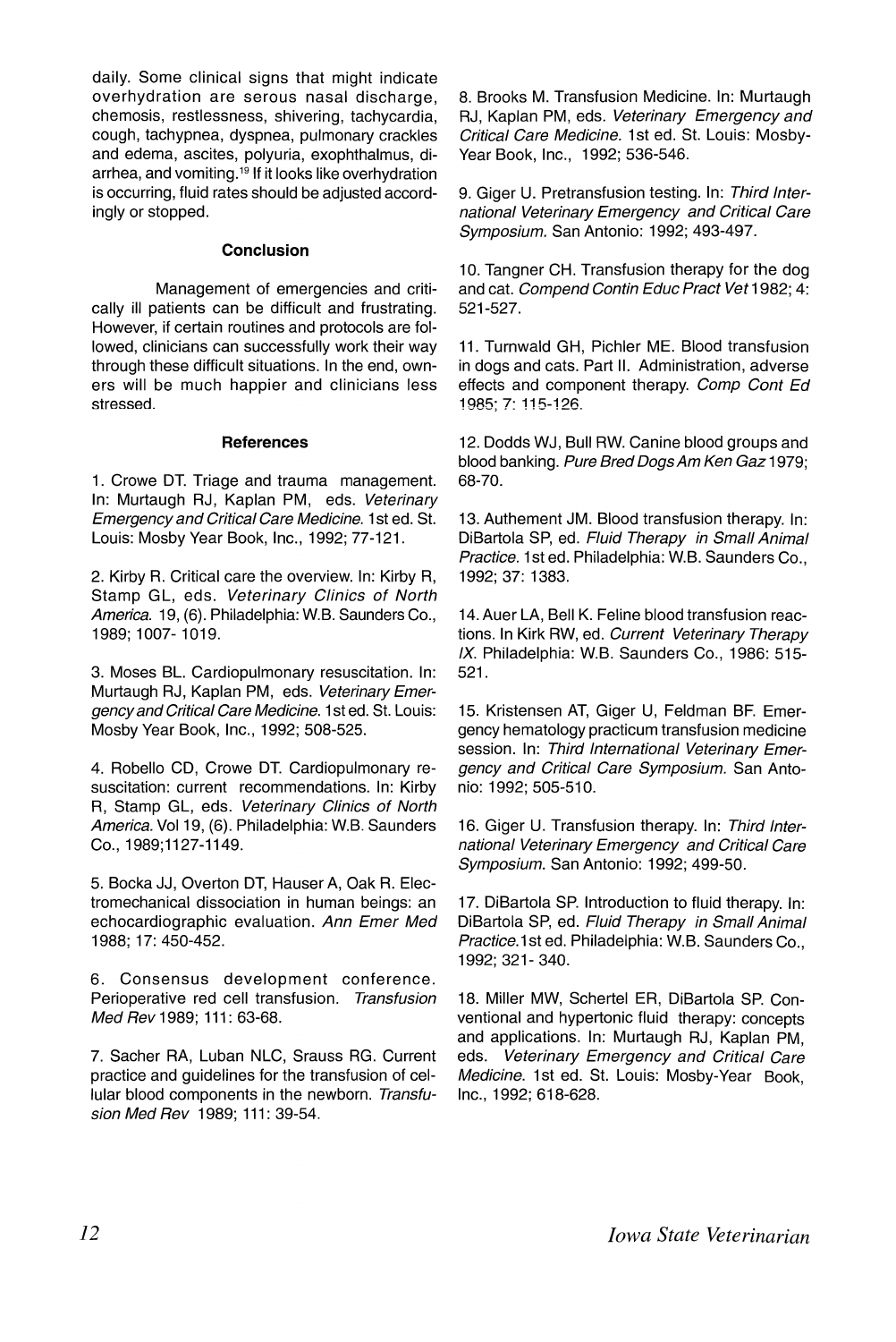19. Cornelius LM, Finco DR, and Culver DH. Physiologic effects of rapid infusion of Ringer's lactate solution into dogs. 39,1978: 1185-1190.

Figure 1

| MIs of donor           |                             |  | $=$ [2.2 x recipient x 40 (dog)] x hematocrit desired - hematocrit of recipient |
|------------------------|-----------------------------|--|---------------------------------------------------------------------------------|
| blood in anticoagulant | weight in kgs or 30 $(cat)$ |  | hematocrit of donor blood in anticoagulant                                      |

#### **Table 1. Example of a drug dosage chart that may facilitate administration of treatment during CPR.** Cardiopulonary Resuscitation: ACLS Tx\*

|                                                        | Dose in MI/Lb Body Weight by IV Route, Double Dose if Tracheal |                    |                   |                                |                       |                   |                   |           |                |                           |
|--------------------------------------------------------|----------------------------------------------------------------|--------------------|-------------------|--------------------------------|-----------------------|-------------------|-------------------|-----------|----------------|---------------------------|
| <b>Emergency Drugs</b><br>Epinephrine<br>1:1000 1 mg/m | Dose<br>$0.1$ mg/lb<br>$0.2 \text{ mg/kg}$                     | <u>5 lb</u><br>0.5 | <u>10 lb</u><br>1 | <u>20 lb</u><br>$\overline{c}$ | 30 <sub>lb</sub><br>3 | <u>40 lb</u><br>4 | <u>50 lb</u><br>5 | 60 b<br>6 | 80 lb<br>8     | 100 lb<br>10 <sub>m</sub> |
| Atropine<br>$0.5$ mg/ml                                | 0.025mg/lb<br>0.05 <sub>mg/kg</sub>                            | 0.25               | 0.5               | 1                              | 1.5                   | $\overline{2}$    | 2.5               | 3         | 4              | 5 <sub>ml</sub>           |
| Lidocaine<br>20 mg/ml                                  | $1.0 \text{ mg/lb}$<br>2.0mg/kg                                | 0.25               | 0.5               | 1                              | 1.5                   | $\overline{2}$    | 2.5               | 3         | 4              | 5 ml                      |
| Na Bicarb<br>1mEq/ml                                   | 0.5mEq/lb<br>1.0mEq/kg                                         | 2.5                | 5                 | 10                             | 15                    | 20                | 25                | 30        | 40             | 50 ml                     |
| Dexameth. sp<br>$4$ mg/ml                              | $2 \text{ mg/lb}$<br>4 mg/kg                                   | 2.5                | 5                 | 10                             | 15                    | 20                | 25                | 30        | 40             | 50 ml                     |
| Ca Gluconate<br>100 mg/ml                              | $5 \text{ mg/lb}$<br>10 mg/kg                                  | 0.25               | 0.5               | 1                              | 1.5                   | $\overline{2}$    | 2.5               | 3         | $\overline{4}$ | 5 <sub>m</sub>            |
| Counter-shock<br>External<br>Internal                  | 1-10 ws/lb<br>$1-1$ ws/lb                                      | 25<br>2.5          | 50<br>5           | 100<br>10                      | 150<br>15             | 200<br>20         | 250<br>25         | 300<br>30 | 400<br>40      | 500 ws<br>50 ws           |

\*Advanced cardiac life support treatment

Robello, CD, Crowe, DT. Cardiopulmonary resuscitation: current recommendations. In: Kirby, R, Stamp, GL, eds. Veterinary Clinics of North America. 19 (6), 1989: 1129.